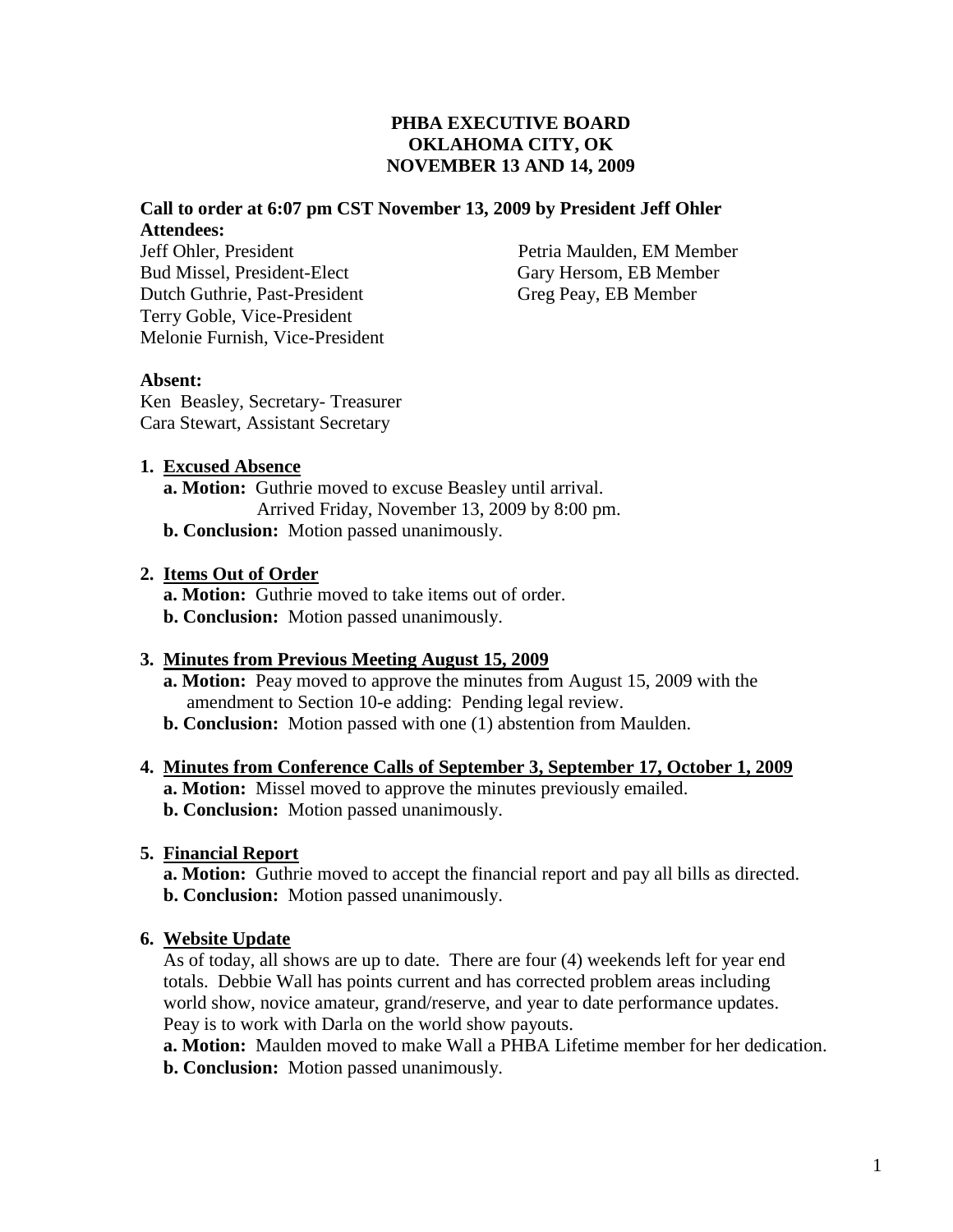### **7. Rulebook Update**

Discussion on rekeying the 2010 rulebook. Goal to be December 1, 2009 for completion and to the printer.

#### **8. Status of Upromised**

No comments due to information with CRC.

### **9. Coo Search Update**

 **a. Motion:** Missel moved to go into Executive Session.  **b. Conclusion:** Motion passed unanimously. **c. Motion:** Missel moved to come out of Executive Session.  **b. Conclusion:** Motion passed unanimously.

### **10. PHBA Foundation Update**

 Bill Miller, Alda Buresh and Helen Fleming shared the information on the status of the Palomino Horse Breeder's Heritage Foundation, Inc. The group noted that September 30, 2009 the 501(c) was approved. October 17, 2009 the first donation of \$500.00 was received. November 9, 2009 the foundation opened a business free checking account at First National Bank, Broken Arrow, OK. November 14, 2009 was the Board meeting with Buresh; Miller; Fleming; and Branson attending. Acting Legal Council is Mr. Terry Weins. The first announcement on the foundation will go out in the next E-News issue. **a. Motion:** Guthrie moved to accept the report as presented.

 **b. Conclusion:** Motion passed unanimously.

## **11. 2010 PHBA Convention**

 Janet Cook presented to the Board the progress on the 2010 PHBA Convention. The dates are March  $24 - 27$ , 2010. Discussion followed on fees to attend the convention. Due to the economy, Board members lowered the price of convention packets and split the fees to "total convention" and "meeting packet only". Beasley will work with Cook to take care of any deposit needed.

 **a. Motion:** Missel moved to empower Cook to negotiate the 2010 Convention.  **b. Conclusion:** Motion passed unanimously.

#### **12. Challenged Horseman Foundation**

Jarell Jackson and Debbie Wall reported on the success of the 2009 Challenged Horseman World Championship Show. Two (2) classes will be added for 2010, showmanship and equitation. \$3,500 - \$5,000 is spent each year on awards and memberships. Jackson ask for permission to create a foundation for Challenged Horseman.

 **a. Motion:** Peay moved to form the Challenged Horseman Foundation.

 **b. Conclusion:** Motion passed unanimously.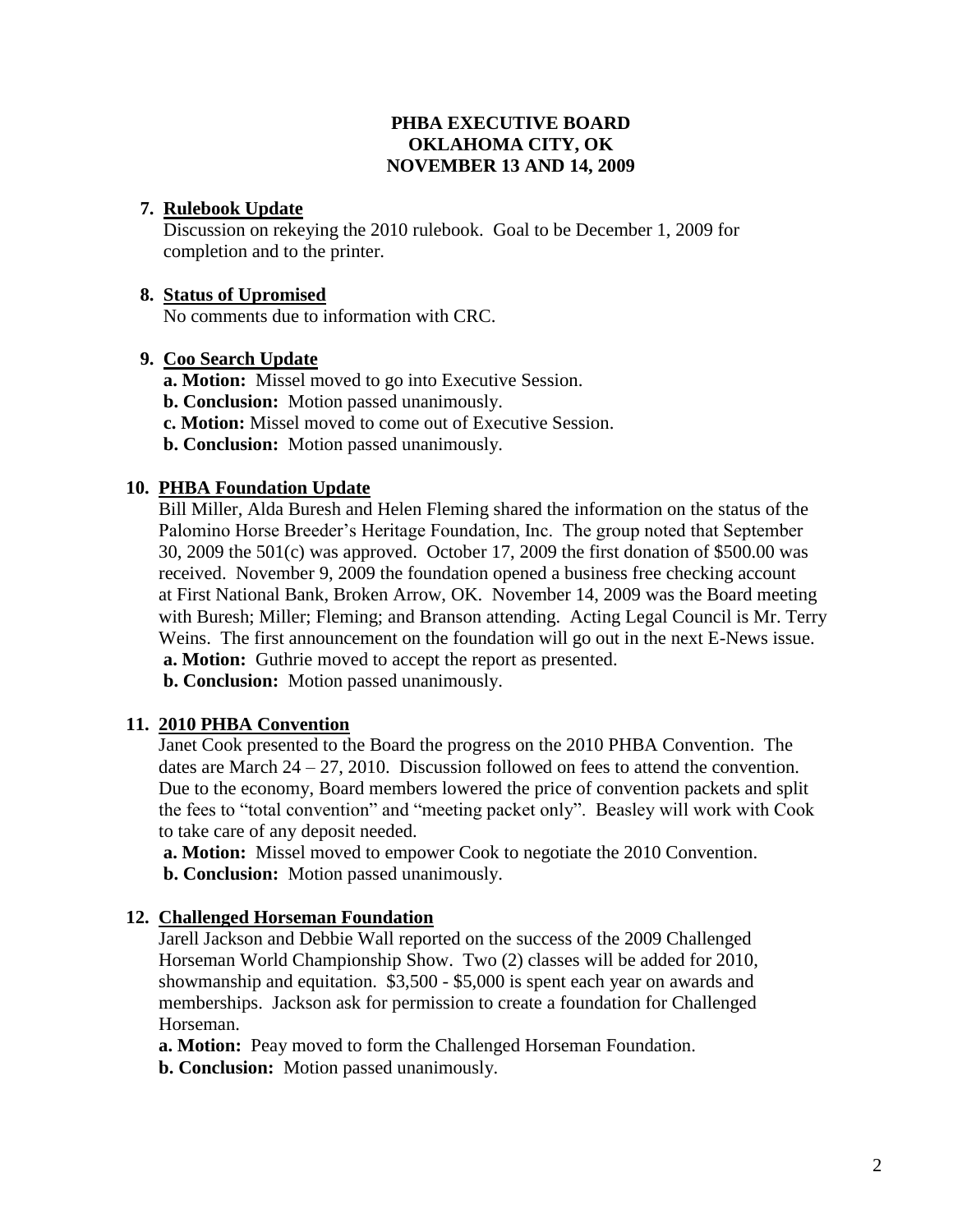### **13. Judges Conflicts**

 **a. Motion:** Maulden moved to ratified J. Jackson judging due hardship for TN. **b. Conclusion:** Motion passed unanimously.

### **14. Registration on Color and Conformation**

 **a. Motion:** Maulden moved to change color and conformation registration fees to be the same as registered horses by age plus cost of mandatory inspection.

 **b. Conclusion:** Motion passed unanimously.

### **15. Debbie Wall**

 **a. Motion:** Maulden moved to go into executive session.

- **b. Conclusion:** Motion passed unanimously
- **c. Motion:** Goble moved to go out of executive session.
- **d. Conclusion:** Motion passed unanimously

### **16. Region/Area Shows**

 Discussion on the area concept. Maulden and Furnish to work with Guthrie to present Region or Area show concept to Board.

## **17. Programs**

 GGP – Board sent back to committee to redirect for open participation only. PIP – Update on point pay out for 2008 was \$4.77 per point. PPP – Shirley works with this program.

GT – Jan works with this program.

## **18. Contracts**

Maulden will write a procedure for contract negotiation. **a. Motion:** Beasley moved that the Board review all contracts before executed.  **b. Conclusion:** Motion passed unanimously.

## **19. PHBA Magazine – Tina May**

 May requested the phone list for PHBA. She reminded the Board that PHBA has three (3) pages in each magazine to use as needed. Maulden is going to communicate between the office and magazine to utilize these pages.

## **20. Cattle Classes at the World Show**

 Lester Baskerville and Jonathan Parker discussed the cattle class that will be held at pre-world on Sunday. Discussion to add a sweepstakes team roping on Saturday. Baskerville ask PHBA to reduce membership to \$35.00 for new members to help the stakes exhibitors. All horses are to have a stall with one horse to each stall. **a. Motion:** Peay moved to hold sweepstakes for team roping on Saturday of pre-world show.  **b. Conclusion:** Motion passed unanimously.